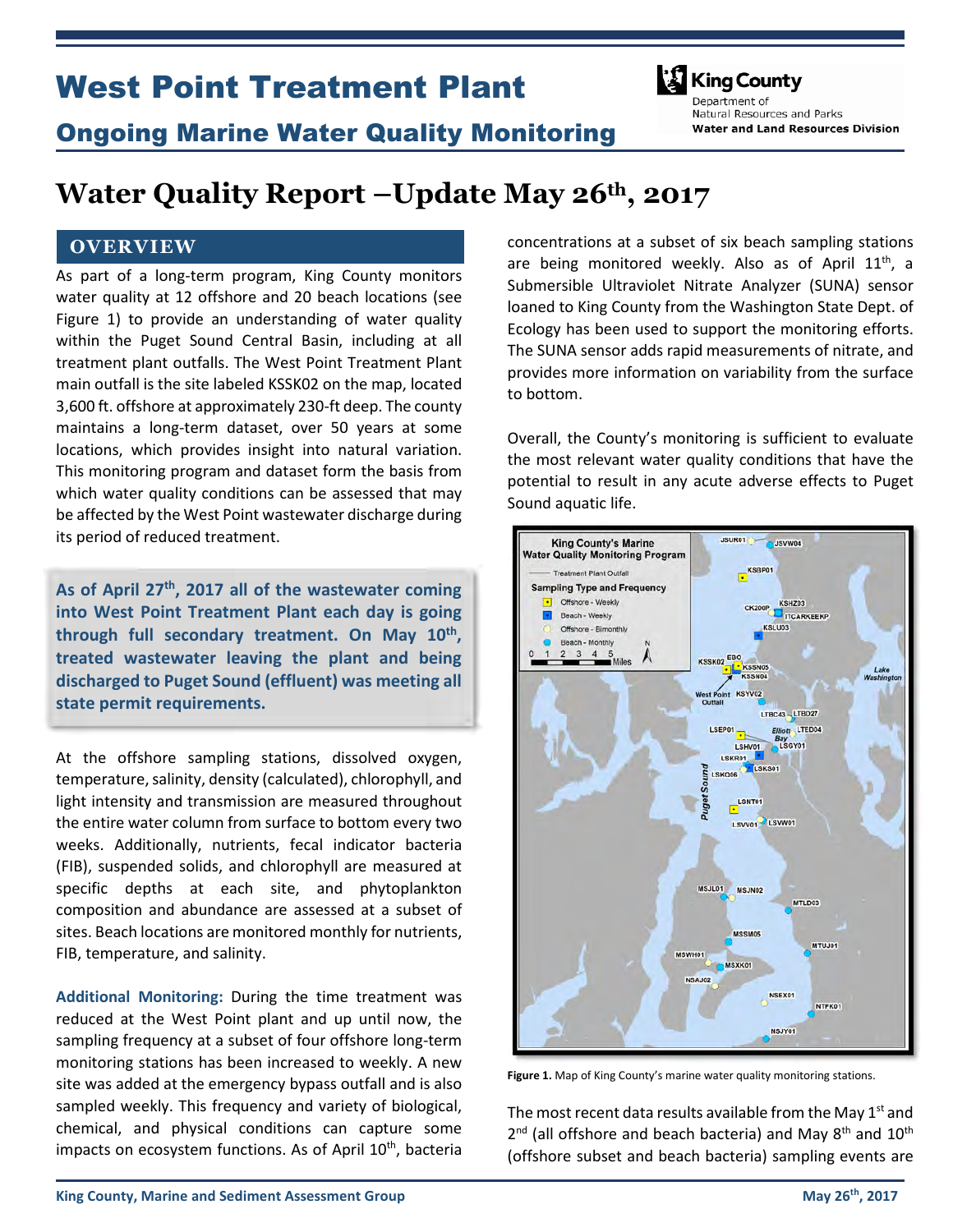summarized for three key water quality indicators below. More data results are available in the appendix.

### BACTERIA

Fecal coliforms, along with Enterococcus, are types of indicator bacteria that King County routinely monitor at freshwater and marine beaches, as well as offshore. These bacteria are found in the intestinal tracts and feces of humans and other warm-blooded animals, and can make their way into our waterways through various pathways. Although these bacteria are typically not pathogenic, they are important to monitor as an indicator that pathogens that make people sick may be present.

The State of Washington has a two part standard to protect human primary contact recreation and shellfish consumption in marine waters. The standard includes a 14 colony forming unit (CFU)/100 mL geometric mean average and a 43 CFU/100 mL peak concentration (the peak concentration is not to be exceeded in greater than 10% of samples). These standards are used for comparing data from multiple samples at a station rather than a single sample.

Comparing recent individual samples to the bacteria standards indicates that concentrations of fecal coliforms from surface waters at all offshore stations, including KSSK02 off of West Point, were low and all below the geometric mean standard and the peak standard during both sampling events in early May (Figure 2). Sub-surface bacteria concentrations were all low and below state water quality criteria as well. Despite low fecal coliform concentrations, no untreated West Point discharges, and no substantial rainfall events occurring, Enterococcus concentrations near West Point's shallow Emergency Bypass Outfall (EBO) were unusually high (Figure 3). While the source of these bacteria is unknown, fecal pollution from humans or wildlife can be a source of Enterococcus in seawater. In addition, this type of bacteria can occur naturally in high densities and can survive longer than fecal coliforms in the marine environment. For data on subsurface and Enterococcus bacteria concentrations, see Appendix Table A-2.

Concentrations of bacteria at the subset of six beach stations sampled weekly, which includes beaches near West Point, were all below the state's peak water quality standard. However, stations KSLU03 (Golden Gardens) and LSHV01 (Alki Beach) exceeded the geometric mean criteria on May  $1^{st}$  and May  $8^{th}$ , respectively (Appendix Figure A-8).

Bacteria concentrations at both of those stations were slightly elevated, while all others were within the historical range for May (Appendix Table A-2).





Figure 2. Bacteria (fecal coliforms) levels of single samples collected near surface (1 meter) at offshore stations in Central Puget Sound during the early May 2017 sampling events are illustrated with historical bacteria levels. Note: station KSSK02, West Point outfall, highlighted.



Figure 3. Bacteria (*Enterococcus*) levels of single samples collected near surface (1 meter) at offshore stations in Central Puget Sound during the early May 2017 sampling events are illustrated with historical bacteria levels. Note: station KSSK02, West Point outfall, highlighted.

### NUTRIENTS

Nutrients, such as nitrogen compounds (ammonia and nitrate) and orthophosphate, are essential elements for aquatic plants and algae. Silica is a micronutrient needed by some algae and other organisms for skeletal growth. However, excess nutrients can cause a sudden increase in aquatic plants that can lead to unfavorable conditions. High ammonia concentrations can be toxic to aquatic organisms, including fish.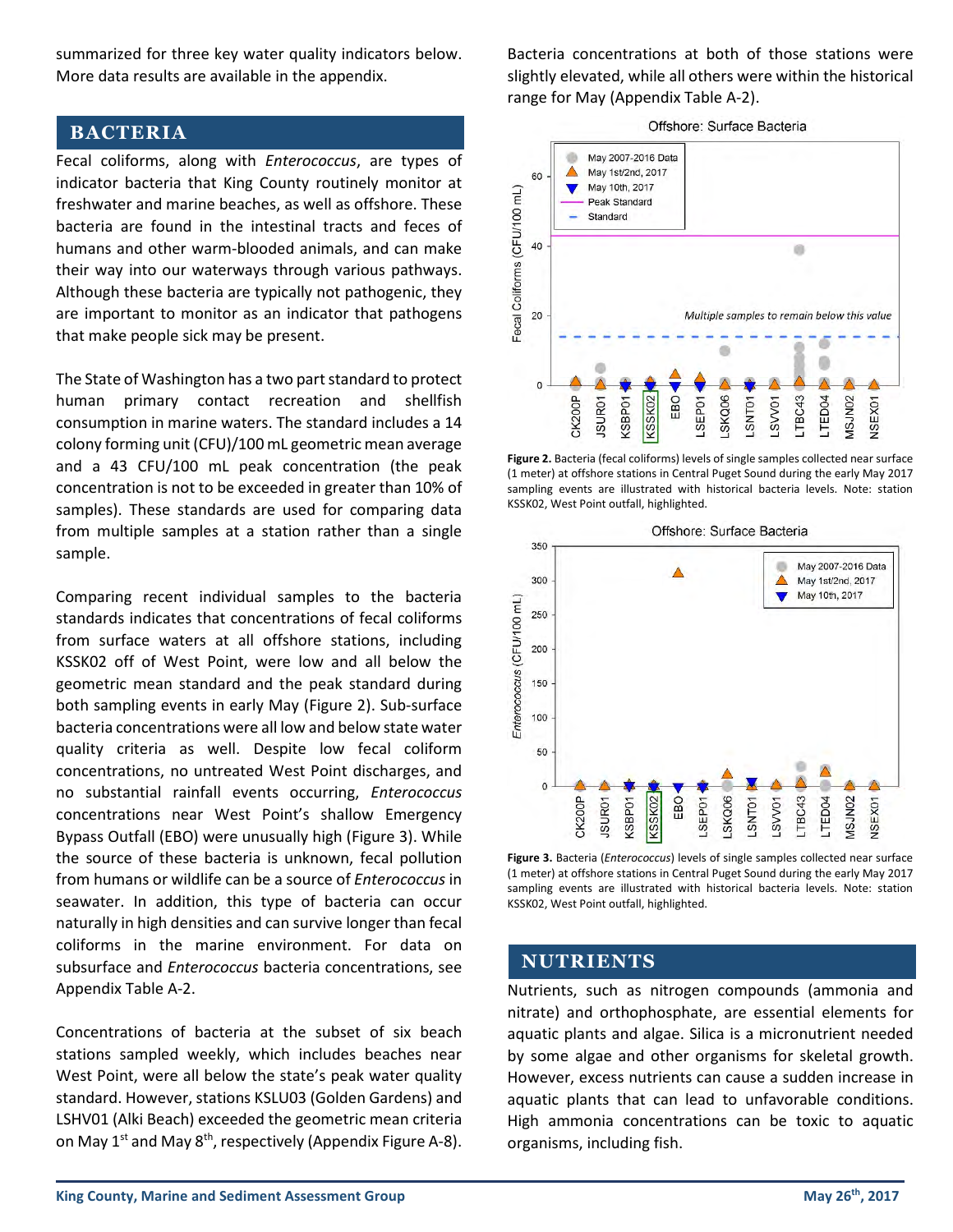All ammonia values in offshore waters in early May were well below the lowest (chronic) water quality criterion, which is based upon temperature, salinity, and pH factors (anticipated to be about 2.2 mg/L for May conditions). Ammonia values at the deepest depth at the South Plant outfall station (LSEP01) were within normal ranges (Figure 4), unlike on April  $18<sup>th</sup>$  when a high value was observed. Surface ammonia levels, including at the West Point and South Plant outfalls, were low (Appendix, Figure A-7).



Figure 4. Ammonia levels collected at the deepest depth at offshore stations during the early May sampling events are shown with historical levels. Note: station KSSK02, the West Point outfall, is highlighted. The Emergency Bypass Station (EBO) was not routinely sampled prior to this event, so recent data cannot be compared to prior years.

Nitrate + nitrite, orthophosphate, and silica at offshore stations for all depths except the surface were within normal seasonal ranges for all sites. However, nitrate/nitrite and silica surface water values were either lower than normal or near the low range for historical values due to the regularly-occurring spring phytoplankton bloom that began in mid-late April. Phytoplankton (microalgae) take up nutrients for growth, such as nitrate and silica, which lowers levels in the water when the bloom is large. The bloom was more pronounced in the southern portion of the Central Basin during early May as indicated by high chlorophyll-a values. Chlorophyll-a values were also high at all five of the stations sampled on May  $10<sup>th</sup>$  (see Appendix, Figure A-6). The results of the SUNA sensor (shown in the Appendix) also show low nitrate at the surface particularly on May  $10<sup>th</sup>$ , and better capture the extent of low levels with depth. Most sites show higher nitrate particularly at near-bottom depths, which can be a typical seasonal pattern.

### DISSOLVED OXYGEN

Dissolved oxygen is important for marine life, and can control the presence or absence of species. Aquatic life requires a certain amount of oxygen dissolved in the water to live, and different species have different tolerances. Waters with high dissolved oxygen are considered healthy for sustaining many species.

Plants and algae produce oxygen during the day. In deep waters, it can be too dark for plant growth and is separated from surface mixing with air, so processes like decomposition by bacteria can result in low dissolved oxygen. Human inputs of organic materials and decay of sinking algae at depth may decrease oxygen levels. Also, deep waters from the Pacific Ocean enter Puget Sound and can result in naturally occurring low oxygen levels.

The State of Washington dissolved oxygen standard to protect aquatic life depends on the designated waterbody use. For Central Puget Sound, the one-day minimum dissolved oxygen standard is 7 mg/L for waters of extraordinary quality. At the dissolved oxygen level of 5 mg/L, biological stress can be induced on marine life. If dissolved oxygen levels fall below 3 mg/L, then this can displace or potentially result in death of some marine species.

The most recent near-bottom data from early May show typical oxygen conditions for offshore sites across Central Puget Sound, with all oxygen levels above the state water quality standard (Figure 5).



Figure 5. In Puget Sound, the lowest dissolved oxygen levels are typically found near the seafloor, so near-bottom oxygen levels are shown by site on top of historical oxygen conditions for the first half of May. Note: station KSSK02, West Point outfall, highlighted in green. The EBO site, Emergency Bypass Outfall, was added recently, so no historical data are available.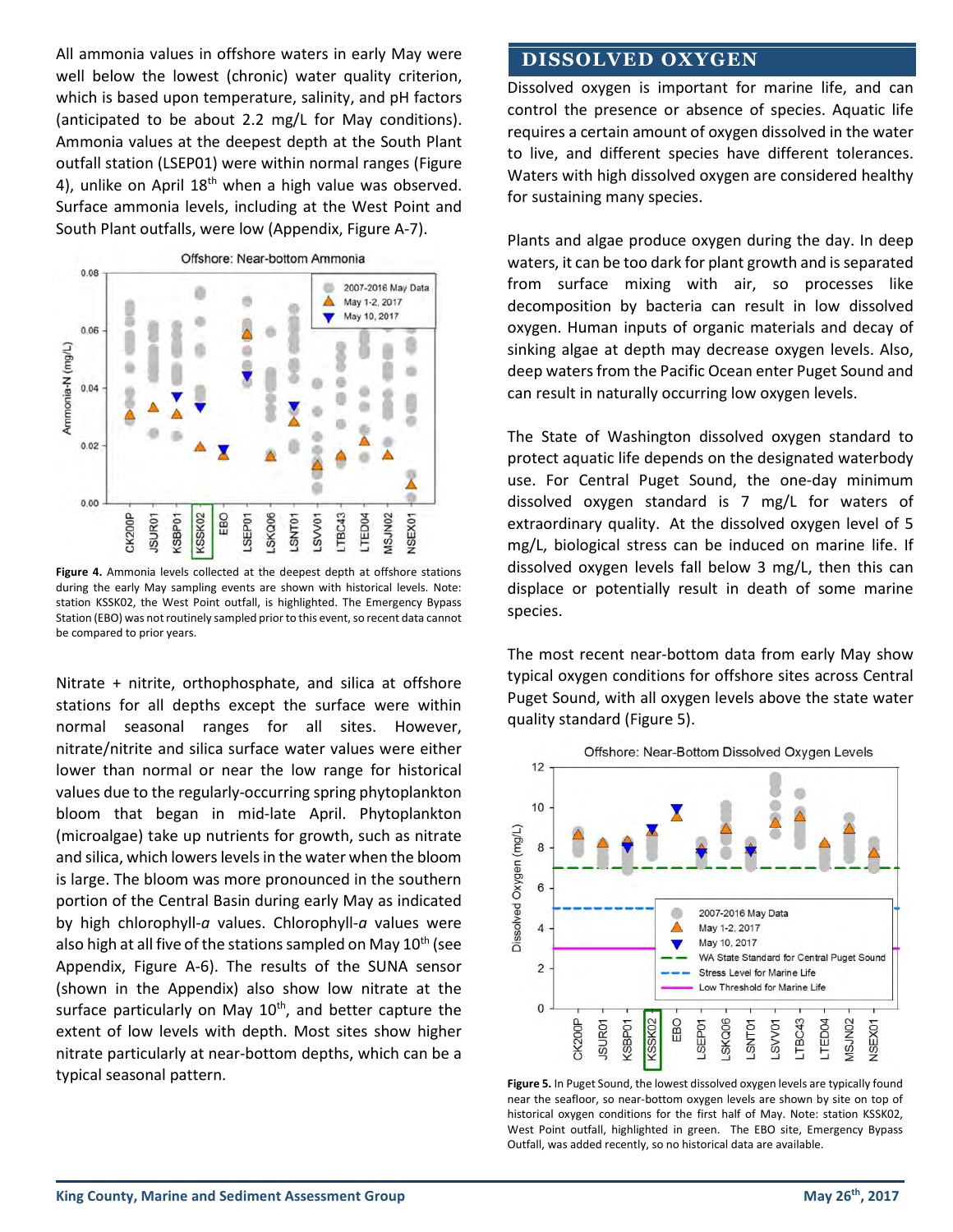Similar to April, high oxygen conditions continue throughout the water column, with the highest levels near the surface. Rising spring growth of phytoplankton and other algae has resulted in increased oxygen levels, reflecting typical conditions for May.

### **SUMMARY**

Water sample results collected between May 1<sup>st</sup> and 2<sup>nd</sup> and May  $8<sup>th</sup>$  and  $10<sup>th</sup>$ , 2017 are summarized below. Additional results are provided in the Appendix.

- Concentrations of fecal coliforms at offshore stations were below the geometric mean reference water quality standards as well as the peak standard in early May.
- Enterococcus concentrations at the shallow EBO station were much higher than other offshore stations despite no untreated discharges occurring during that time.
- Beach bacteria concentrations were typical at four of the six stations monitored weekly during the first two weeks of May. However, two stations (Golden Gardens and Alki Beach) had fecal coliform concentrations that were slightly elevated above normal and exceeded the geometric mean reference value, but not the peak water quality criterion.
- Ammonia levels were within normal ranges at all sites and depths.
- Nitrate/nitrite, orthophosphate, and silica results were within expected seasonal values for offshore waters at all depths except the surface.
- Low nitrate/nitrite and silica levels at the surface in addition to high chlorophyll-a values indicate the continuance of the regularly-occurring spring phytoplankton bloom which began in mid-to-late April. The timing of the phytoplankton bloom, and the phytoplankton's subsequent uptake of nutrients for growth, is consistent with historical data.
- The phytoplankton bloom was more pronounced in the southern portion of the Central Basin during early May and evident at all five stations sampled on May  $10^{\text{th}}$ .
- Near-bottom dissolved oxygen values were at healthy levels and all sites were above the state water quality standard.
- Higher dissolved oxygen levels persisted through early May from top to bottom of the water column, reflecting the growth of aquatic plants and algae which produce oxygen. This shows typical spring conditions.



One type of phytoplankton (Thalassiosira sp., a diatom) species blooming in May, pictured under a microscope. These small algae typically grow in the spring throughout Puget Sound. (Source: Gabriela Hannach)

### FOR MORE INFORMATION

- King County Marine & Sediment Assessment Group: http://green2.kingcounty.gov/marine
- Download Water Column Data: http://green2.kingcounty.gov/marine/Download
- West Point Marine Monitoring: http://www.kingcounty.gov/depts/dnrp/wtd/system /west/west-point-restoration/marinemonitoring.aspx
- Wastewater Incidence Response: http://kingcounty.gov/depts/dnrp/wtd/response/inci dent-response.aspx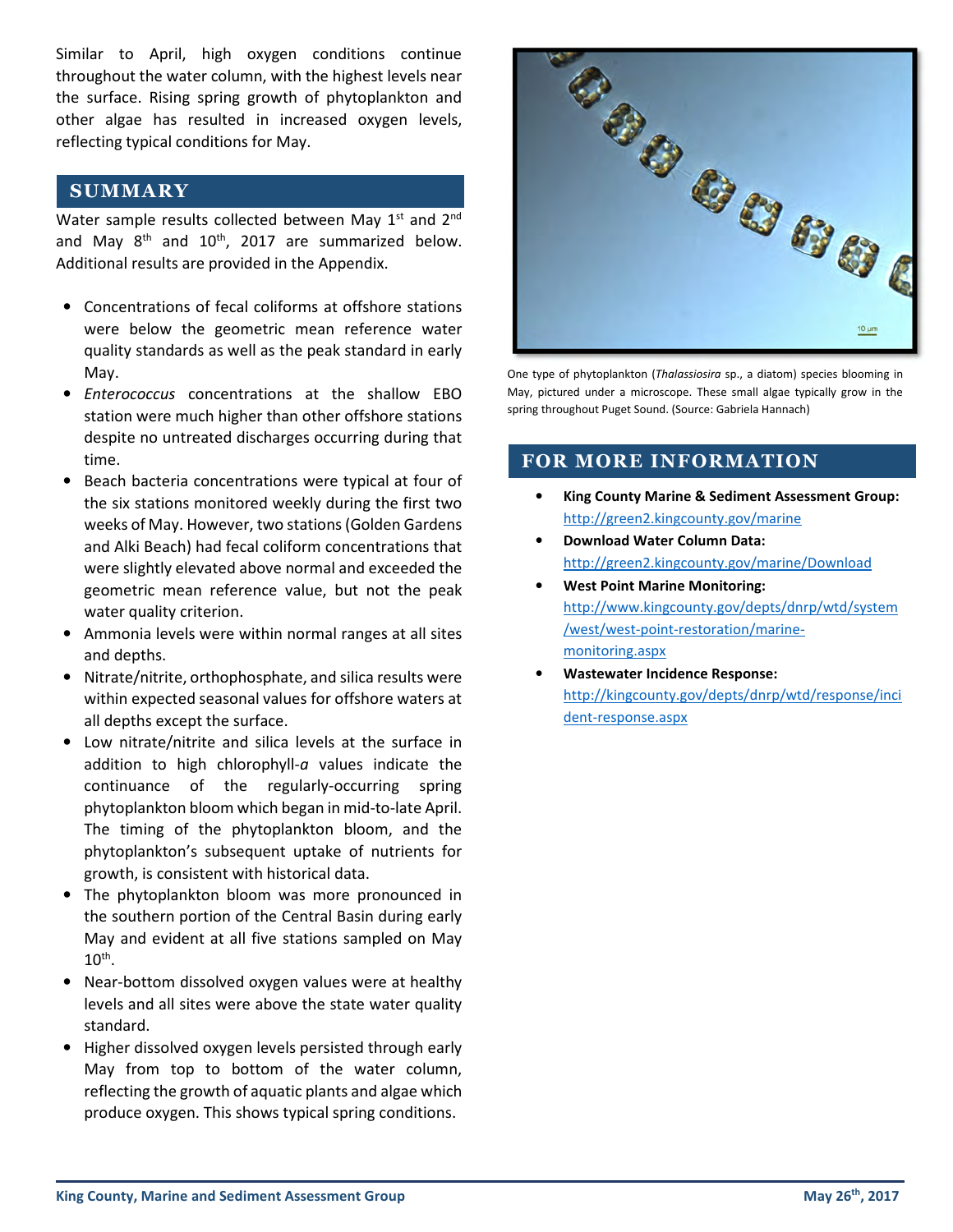# Appendix: May, Part 1, Marine Water Quality Data

The following graphs and tables display data from the May 1<sup>st</sup> and 2<sup>nd</sup> and May  $8^{th}$  – 10<sup>th</sup> marine monitoring events. General water quality data are shown by site. For the offshore sites, parameters shown include water temperature, salinity, dissolved oxygen, relative chlorophyll fluorescence, total suspended solids, percent light transmission, nutrient concentrations, and fecal indicator bacteria. Nutrients include nitrate and nitrite, ammonia, orthophosphate, and silica water samples. Starting April  $11<sup>th</sup>$ , nitrate concentrations were also measured through the water column from top to bottom with a Submersible Ultraviolet Nitrate Analyzer (SUNA). For this report, SUNA nitrate data are preliminary, and subsequent review may result in revisions to final data. For the beach sites sampled in the second half of the month, parameters shown include fecal indicator bacteria, nitrate and nitrite, and ammonia. For this sampling event, only bacteria data were collected for the weekly beach sites. For more explanation of parameters and sampling methods, see the marine monitoring program website: http://green2.kingcounty.gov/marine/

Description of station locators from the map on the first page (Figure 1) are given in the table below. Data from a subset of stations from the routine monitoring program are displayed to provide context for data collected near the West Point Treatment Plant and Treatment Plant Outfall. For more details on all monitoring stations, see the marine monitoring plan.

Table A-1. Sampling stations that include data in this summary report. The following data graphs and tables in the Appendix are from the stations highlighted in blue.

| Locator       | <b>Description</b>                             |  | Locator           | <b>Description</b>               |  |
|---------------|------------------------------------------------|--|-------------------|----------------------------------|--|
| JSUR01        | <b>Brightwater Treatment Plant Outfall</b>     |  | <b>ITCARKEEKP</b> | Carkeek Park                     |  |
| KSBP01        | Point Jefferson                                |  | KSLU03            | Golden Gardens                   |  |
| <b>CK200P</b> | <b>Carkeek CSO Treatment Plant Outfall</b>     |  | KSSN04            | West Point North, Discovery Park |  |
| KSSK02        | West Point Treatment Plant Outfall             |  | KSSN05            | West Point South, Discovery Park |  |
| <b>EBO</b>    | <b>Emergency Bypass Outfall for West Point</b> |  | LSHV01            | Alki Beach                       |  |
| LTBC43        | Elliott West CSO Treatment Plant Outfall       |  | LSKS01            | <b>Constellation Park</b>        |  |
| LTED04        | <b>Central Elliott Bay</b>                     |  | KSYV02            | Magnolia                         |  |
| LTXQ01        | Henderson/MLK CSO Treatment Plant Outfall      |  |                   |                                  |  |
| LSEP01        | South Treatment Plant Outfall                  |  |                   |                                  |  |
| LSKQ06        | Alki CSO Treatment Plant Outfall               |  |                   |                                  |  |
| LSNT01        | Mid-Passage between Fauntleroy/Vashon          |  |                   |                                  |  |
| LSVV01        | <b>Barton CSO Outfall</b>                      |  |                   |                                  |  |
| MSJN02        | Vashon Treatment Plant Outfall                 |  |                   |                                  |  |
| NSEX01        | East Passage                                   |  |                   |                                  |  |

### Offshore Stations

| <b>Beach Stations</b> |
|-----------------------|
|                       |

| Locator           | <b>Description</b>               |  |  |  |  |
|-------------------|----------------------------------|--|--|--|--|
| <b>ITCARKEEKP</b> | <b>Carkeek Park</b>              |  |  |  |  |
| KSLU03            | Golden Gardens                   |  |  |  |  |
| KSSN04            | West Point North, Discovery Park |  |  |  |  |
| KSSN05            | West Point South, Discovery Park |  |  |  |  |
| LSHV01            | Alki Beach                       |  |  |  |  |
| LSKS01            | <b>Constellation Park</b>        |  |  |  |  |
| KSYV02            | Magnolia                         |  |  |  |  |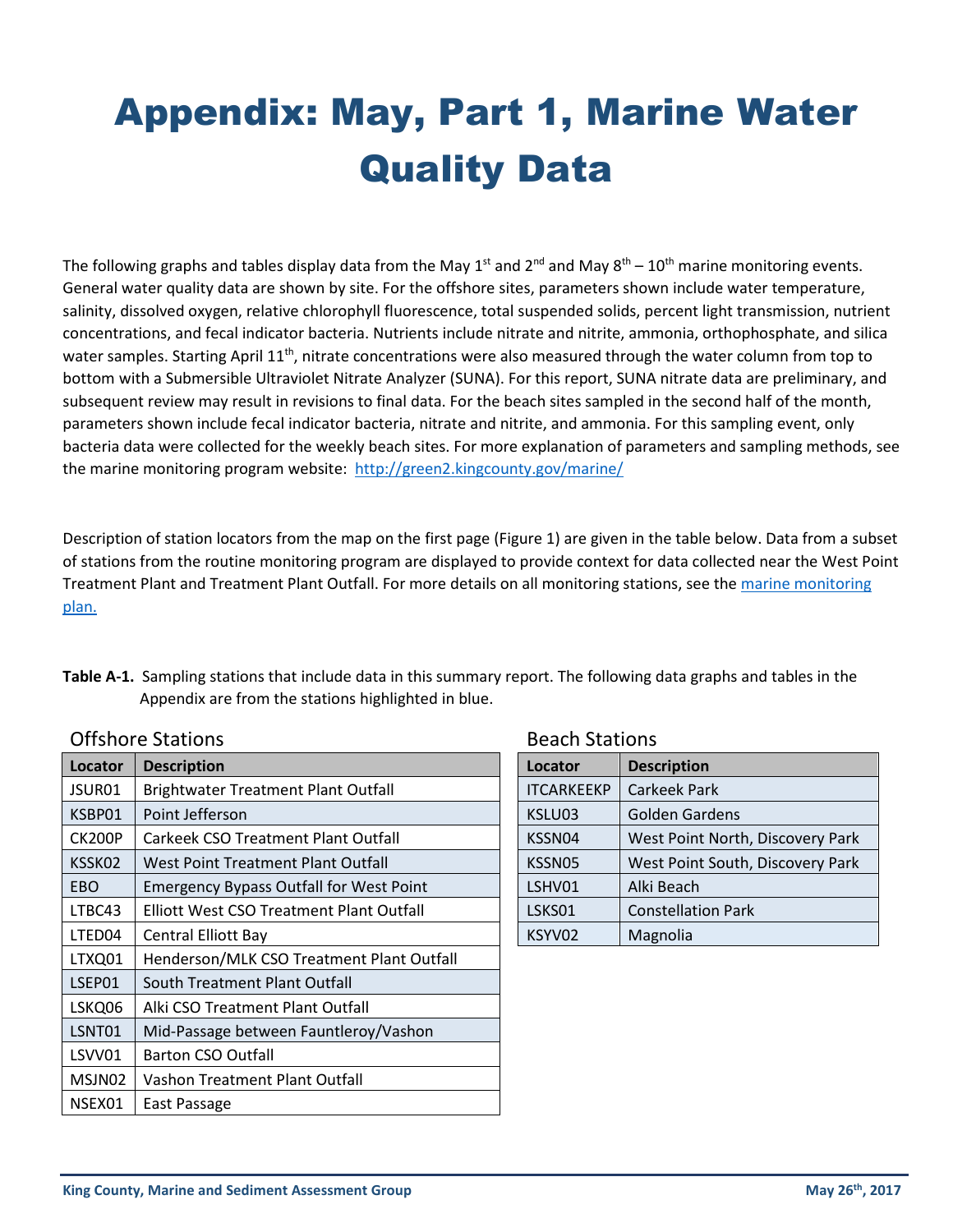## Offshore Water Quality: KSSK02 – West Point Outfall



Figure A-1. Offshore water column profile (lines) and discrete water quality results (points) from the first two weeks of May 2017 at the West Point Outfall. Dashed lines and open symbols represent the May 1<sup>st</sup>/2<sup>nd</sup> sampling event and solid lines and solid symbols represent the May 10<sup>th</sup> sampling event. On the lower left plot, preliminary averaged SUNA nitrate data are shown with lines, while the water sample results (squares) are combined nitrate and nitrite concentrations.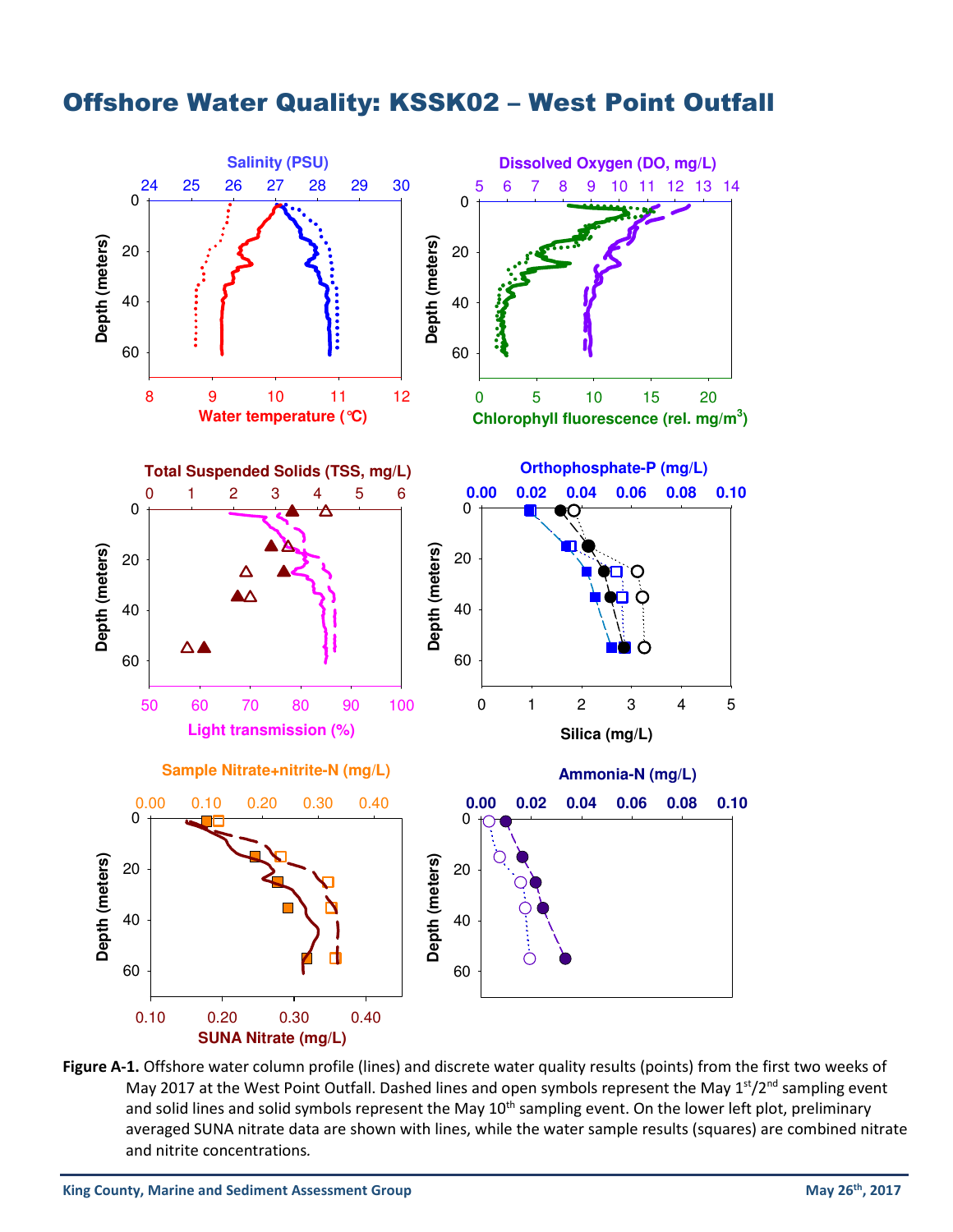

## Offshore Water Quality: KSBP01 – Point Jefferson

Figure A-2. Offshore water column profile (lines) and discrete water quality results (points) from the first two weeks of May 2017 at Point Jefferson. Dashed lines and open symbols represent the May 1<sup>st</sup>/2<sup>nd</sup> sampling event and solid lines and solid symbols represent the May 10<sup>th</sup> sampling event. On the lower left plot, preliminary averaged SUNA nitrate data are shown with lines, while the water sample results (squares) are combined nitrate and nitrite concentrations.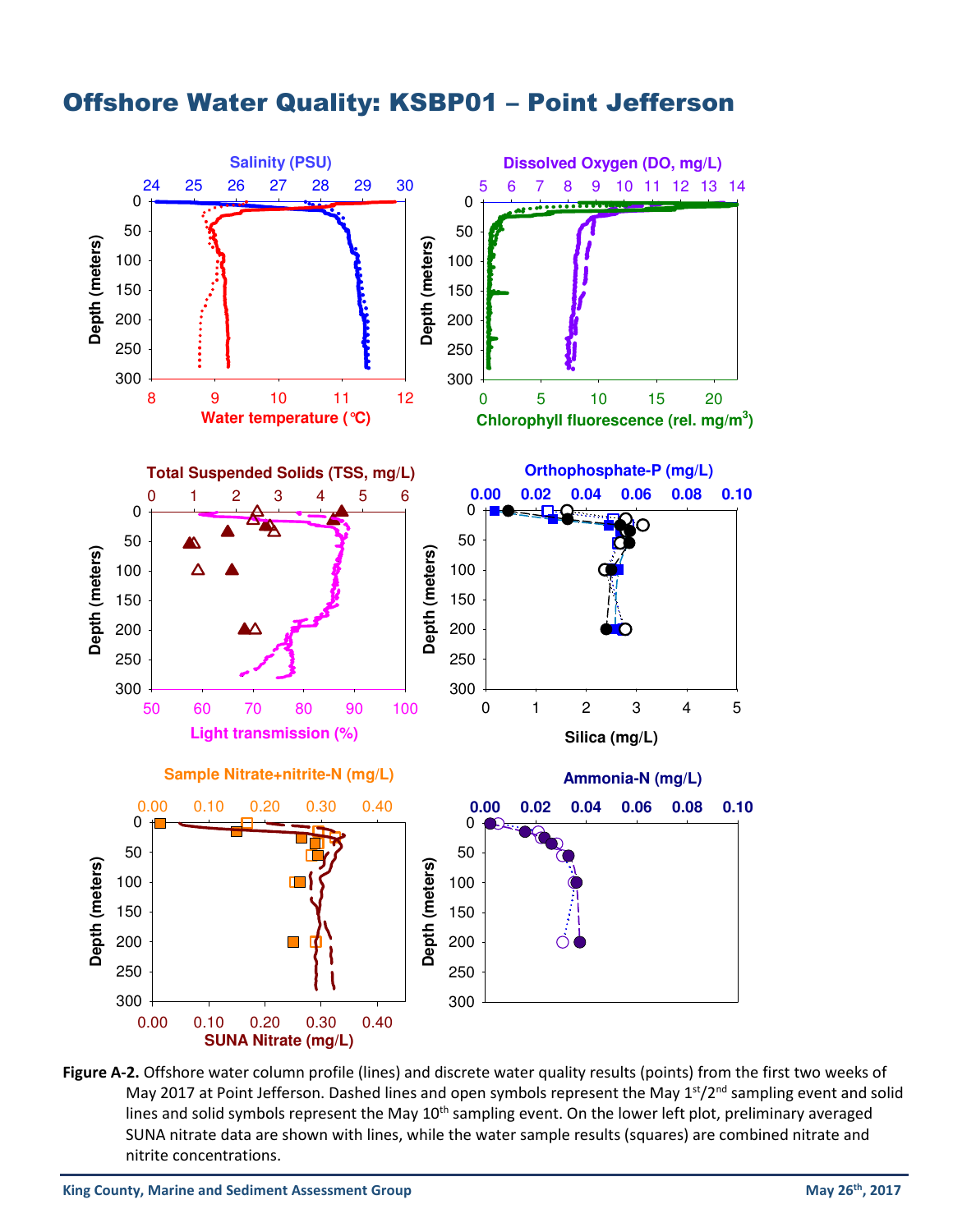## Offshore Water Quality: EBO – Emergency Bypass Outfall



Figure A-3. Offshore water column profile (lines) and discrete water quality results (points) from the first two weeks of May 2017 at West Point's emergency bypass outfall. Dashed lines and open symbols represent the May  $1^{st}/2^{nd}$ sampling event and solid lines and solid symbols represent the May 10<sup>th</sup> sampling event. On the lower left plot, preliminary averaged SUNA nitrate data are shown with lines, while the water sample results (squares) are combined nitrate and nitrite concentrations.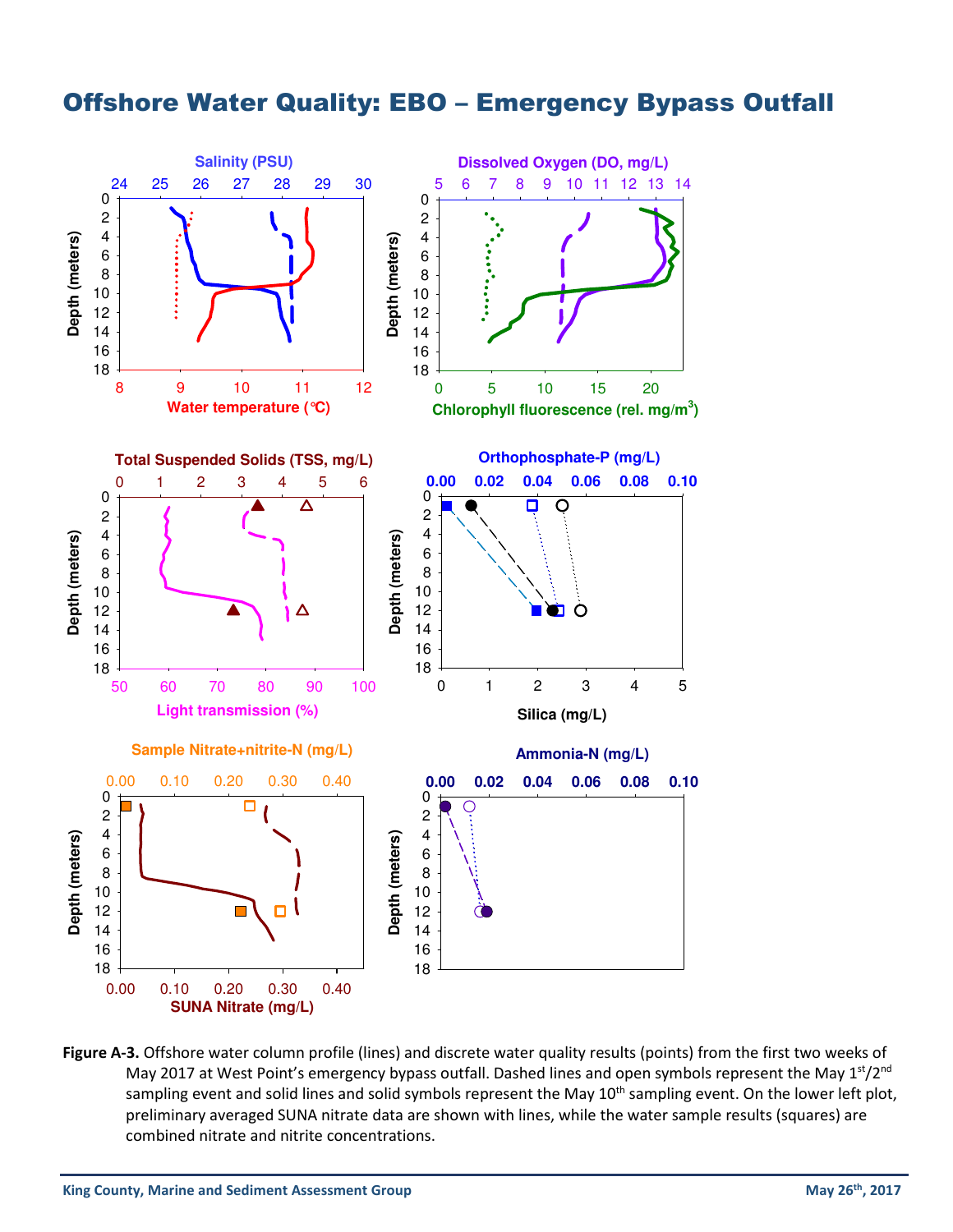



Figure A-4. Offshore water column profile (lines) and discrete water quality results (points) from the first two weeks of May 2017 at the South Plant Outfall. Dashed lines and open symbols represent the May  $1<sup>st</sup>/2<sup>nd</sup>$  sampling event and solid lines and solid symbols represent the May 10<sup>th</sup> sampling event. On the lower left plot, preliminary averaged SUNA nitrate data are shown with lines, while the water sample results (squares) are combined nitrate and nitrite concentrations.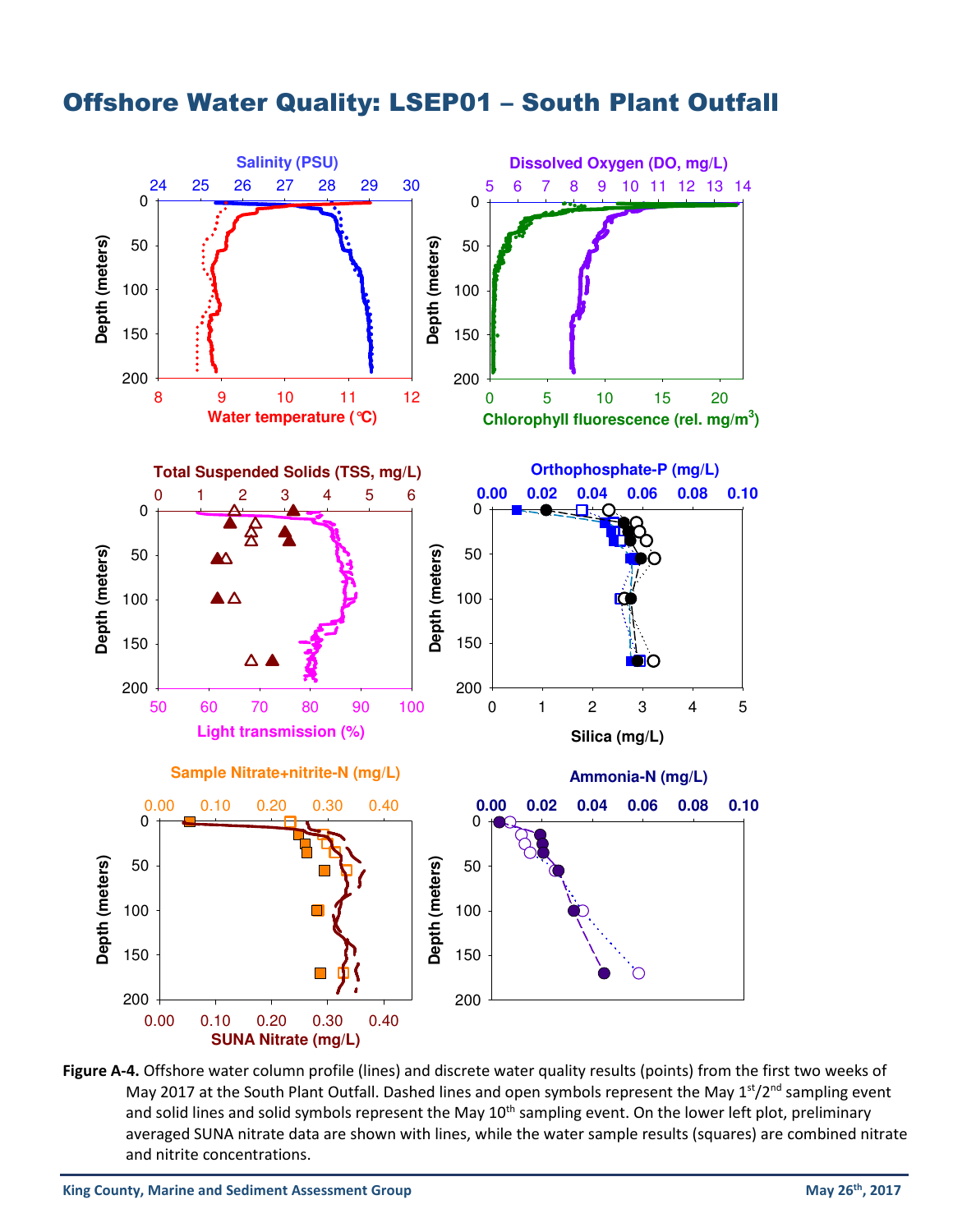

## Offshore Water Quality: LSNT01 – Point Williams

Figure A-5. Offshore water column profile (lines) and discrete water quality results (points) from the first two weeks of May 2017 at Point Williams. Dashed lines and open symbols represent the May  $1<sup>st</sup>/2<sup>nd</sup>$  sampling event and solid lines and solid symbols represent the May 10<sup>th</sup> sampling event. On the lower left plot, preliminary averaged SUNA nitrate data are shown with lines, while the water sample results (squares) are combined nitrate and nitrite concentrations.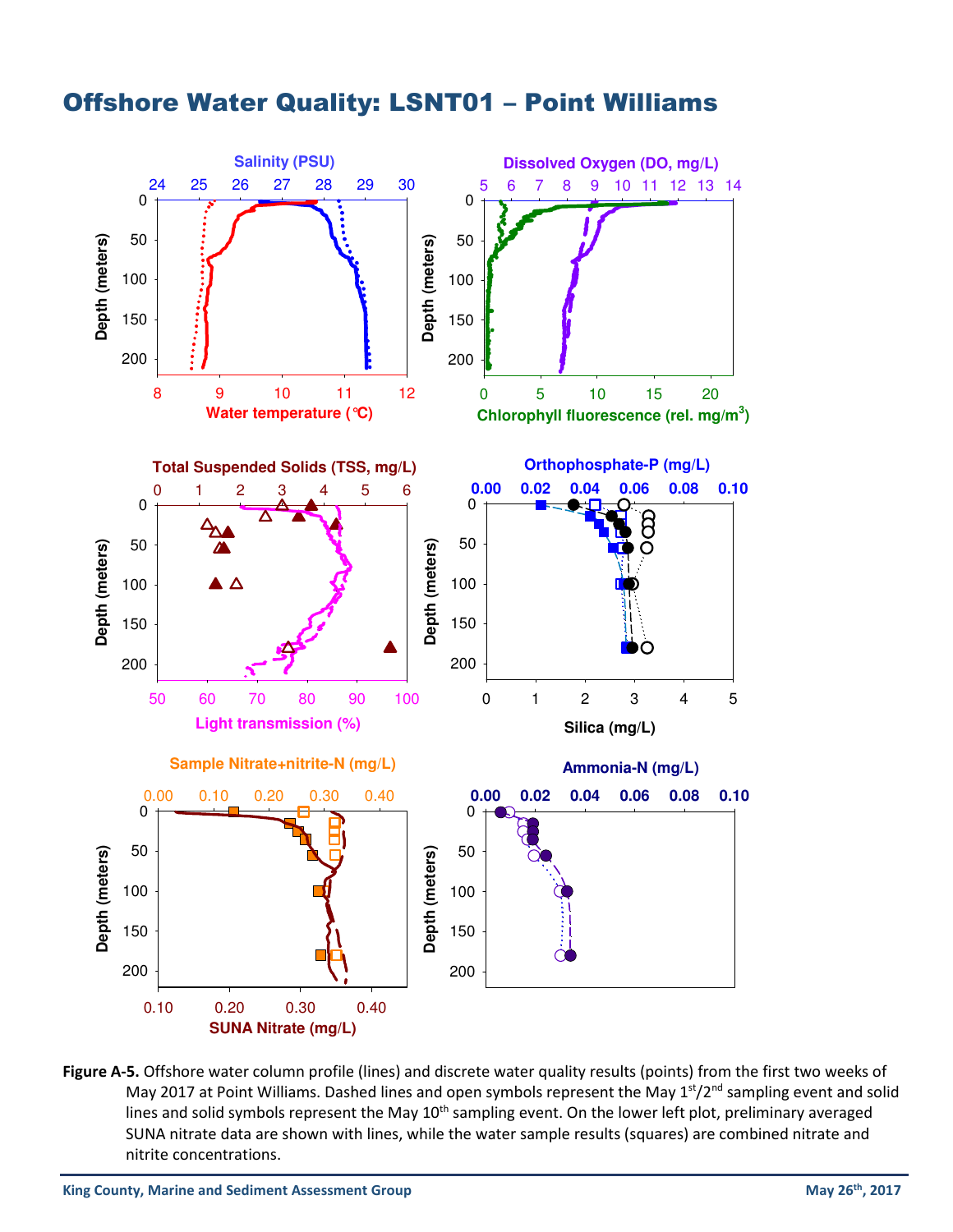## Offshore Water Quality: Other Interesting Results



Figure A-6. Offshore surface water results for chlorophyll-a (on left) from the first two weeks in May 2017. Chlorophyll-a is a pigment present in phytoplankton and is used as an indicator of phytoplankton biomass. The high values indicate the presence of the spring phytoplankton bloom, particularly in the southern area of the Central Puget Sound Basin. Offshore surface water results for silica are shown on the right. The low values correspond with phytoplankton uptake.



Figure A-7. Offshore surface water results for ammonia from the first two weeks in May 2017. The West Point outfall station is indicated by the green box.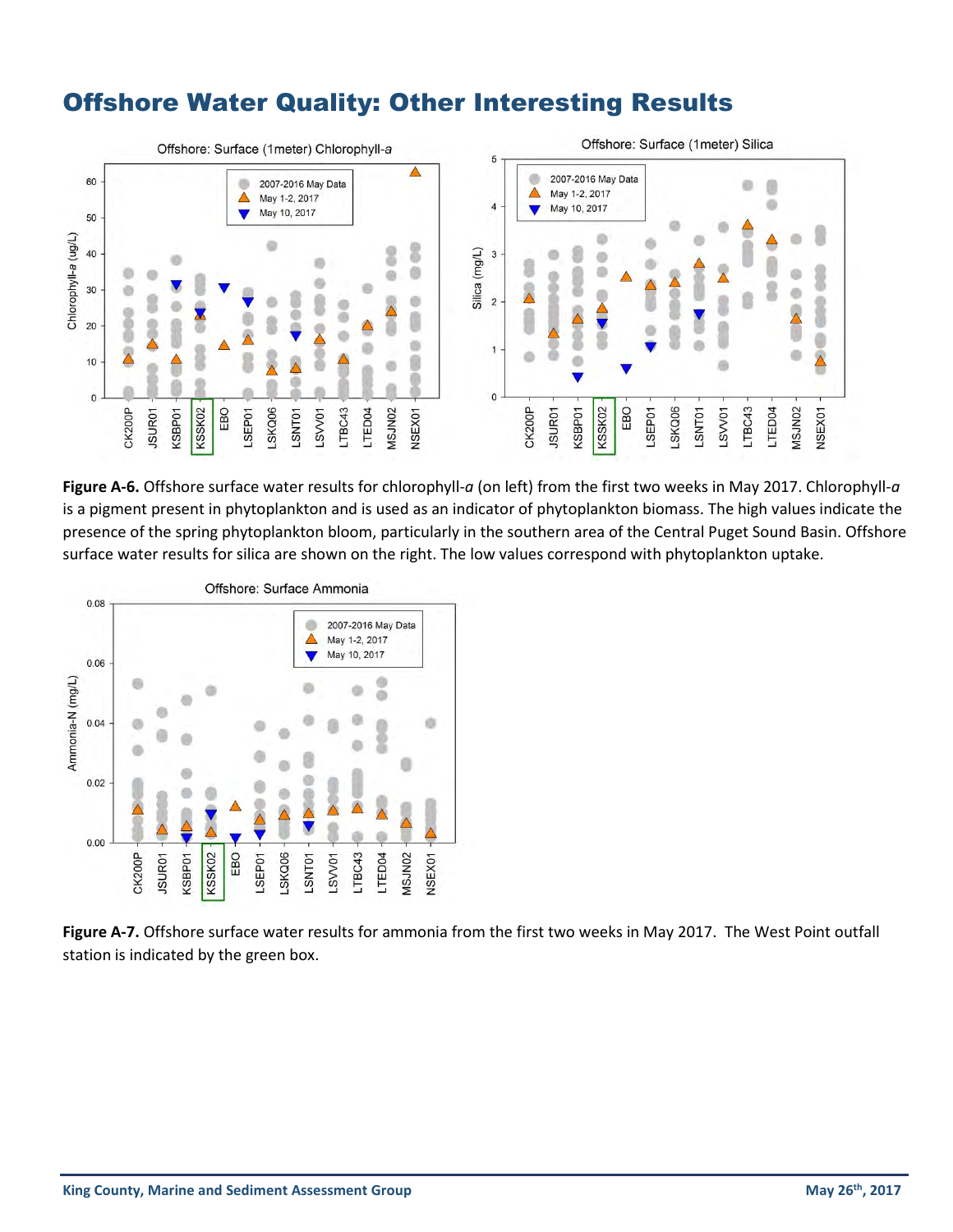## Fecal Indicator Bacteria: Offshore and Beaches



**Figure A-8.** Bacteria concentrations (**A.** Fecal coliforms; **B.** Enterococcus) of single samples collected at a subset of beach stations during the first two weeks of May 2017 sampling event are illustrated with historical bacteria concentrations. Although not appropriate to compare single samples to Washington State water quality criteria, the state's geometric mean and peak standards for primary contact recreational and shellfish harvesting uses are provided for reference. Note: KSSN04 and KSSN05, near the West Point outfall are highlighted.